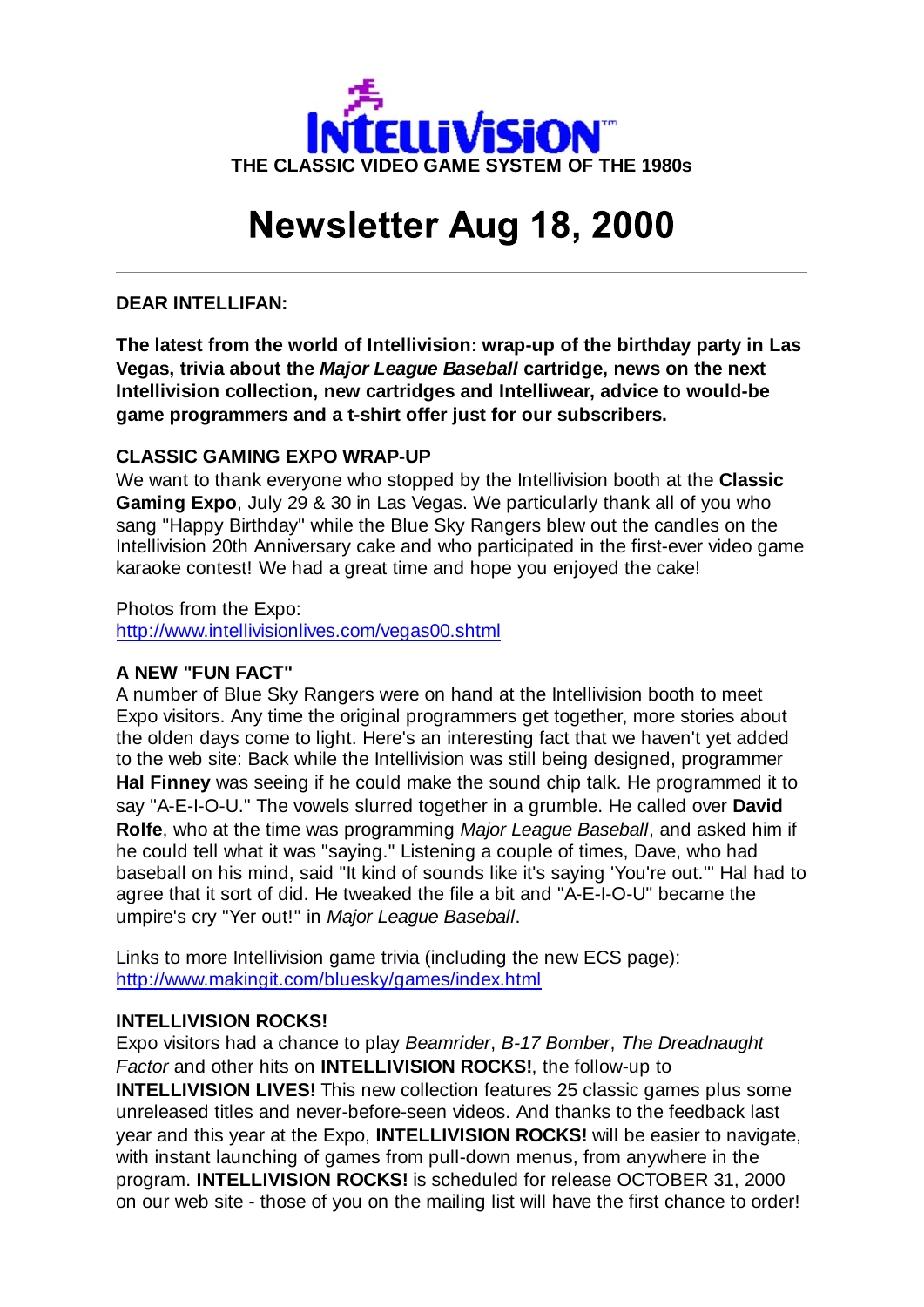# More about **INTELLIVISION ROCKS!**: http://www.makingit.com/bluesky/store/rocks.shtml

# **NEW CARTRIDGES**

For collectors, the most exciting thing at the Intellivision booth was our release of new game cartridges. These cartridges - *Sea Battle* and *Swordfight* for **Atari 2600** and *Steamroller* for **ColecoVision** - were games completed in the early '80s but never released. Unfortunately, since the cartridges are assembled by hand, we had a limited supply available. As soon as the doors opened Saturday, a line formed. *Swordfight* sold out in twenty minutes and *Sea Battle* was gone a little after noon.

We're making more, and as soon as we fill the back orders from the Expo we'll make them available for sale on the web site. (As a subscriber to our mailing list, you'll receive notice when they're ready.) We do have *Steamroller* cartridges in stock. If you still have a **ColecoVision** console, it's a fantastic game that you really should own!

#### More about **STEAMROLLER**:

http://www.makingit.com/bluesky/store/steam.shtml

# **COLECOVISION HITS ON YOUR PC**

If you DON'T still have a **ColecoVision** console, you can still play 30 classic **ColecoVision** games on your PC with **CLASSIC GAMER COLECOVISION HITS VOLUME 1**, available now on our web site. We only have a limited number, so get yours today!

**COLECOVISION HITS** game list and ordering information: http://www.makingit.com/bluesky/store/index.shtml

# **NEW TEE AND JERSEY**

At the Expo we introduced new Intelliwear: a *Sea Battle* **t-shirt** and a **20th Anniversary baseball jersey**. The *Sea Battle* shirt is the third in our collectors series featuring artwork from classic Intellivision game boxes. The first two, *Astrosmash* and *B-17 Bomber*, have sold out! The baseball jersey is white with blue 3/4 sleeves. On the front is our Running Man logo over the words: "Still blocky after all these years. Intellivision 1980 - 2000." Both shirts are limited editions. Don't miss out!

Photos and ordering information: http://www.makingit.com/bluesky/store/index.shtml

# **ADVICE TO FUTURE GAME PROGRAMMERS**

We frequently get e-mails from students who want to know how to become video game programmers and designers. What should they study? How do they break in? So we asked Blue Sky Ranger **David Warhol**, who now heads **Realtime Associates**, a leading independent video game producer, for the inside story. His response was concise and comprehensive. If you're interested in getting into the business, you should check it out!

Dave's insights and advice: http://www.intellivisionlives.com/advice.shtml

# **SPECIAL OFFER**